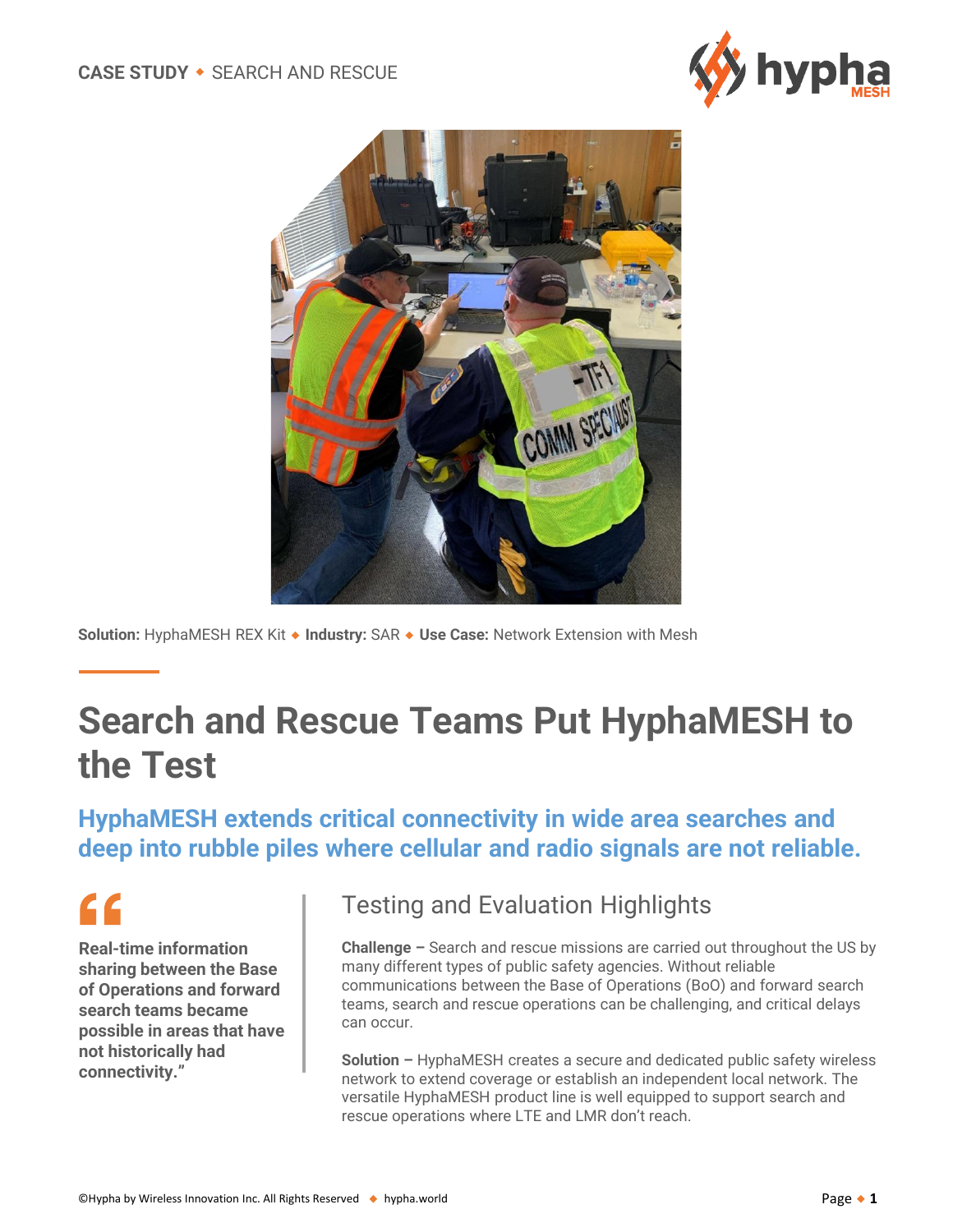#### **CASE STUDY • SEARCH AND RESCUE**

## Challenge

During search and rescue missions involving collapsed structures, maintaining reliable communications can be difficult. Often the structural collapse is part of a larger disaster that has knocked out cellular and radio towers or the forward search team must traverse deep into the rubble pile where cellular and radio signals don't reach. Without reliable voice and data communications between the Base of Operations (BoO) and forward search teams, search and rescue operations can be challenging, and critical delays can occur.



## **Benefits**

#### **Utilize existing devices and applications**

While at the rubble pile with HyphaCAPs providing Wi-Fi access with LTE backhaul located more than 0.25 miles away, USAR Task Force team members were able to use their Sonim XP8s and Esri's ArcGIS QuickCapture application. As they recorded their search activity in QuickCapture, leadership at the Base of Operations was able to monitor progress at the rubble pile in real-time.



# Rubble Pile Search Operations USAR Task Force Exercise



## Solution

The HyphaMESH REX Kit was staged at the Base of Operations with the included Cradlepoint IBR900 providing LTE backhaul. HyphaCAPs #29 and #25 went with the USAR Task Force team into the rubble pile. The team connected their Sonim XP8 rugged smartphones to the HyphaCAPs' Wi-Fi and recorded search activities on Esri's ArcGIS QuickCapture application. While in the rubble pile, HyphaCAP #25 established a strong connection to the HyphaNODE 0.25 miles away back at the BoO, and HyphaCAP #29 extended further to examine the perimeter of the rubble pile (see Network Diagrams).



#### **Want to learn more?**

**[Request a Demo](https://us.hypha.world/demo-request)**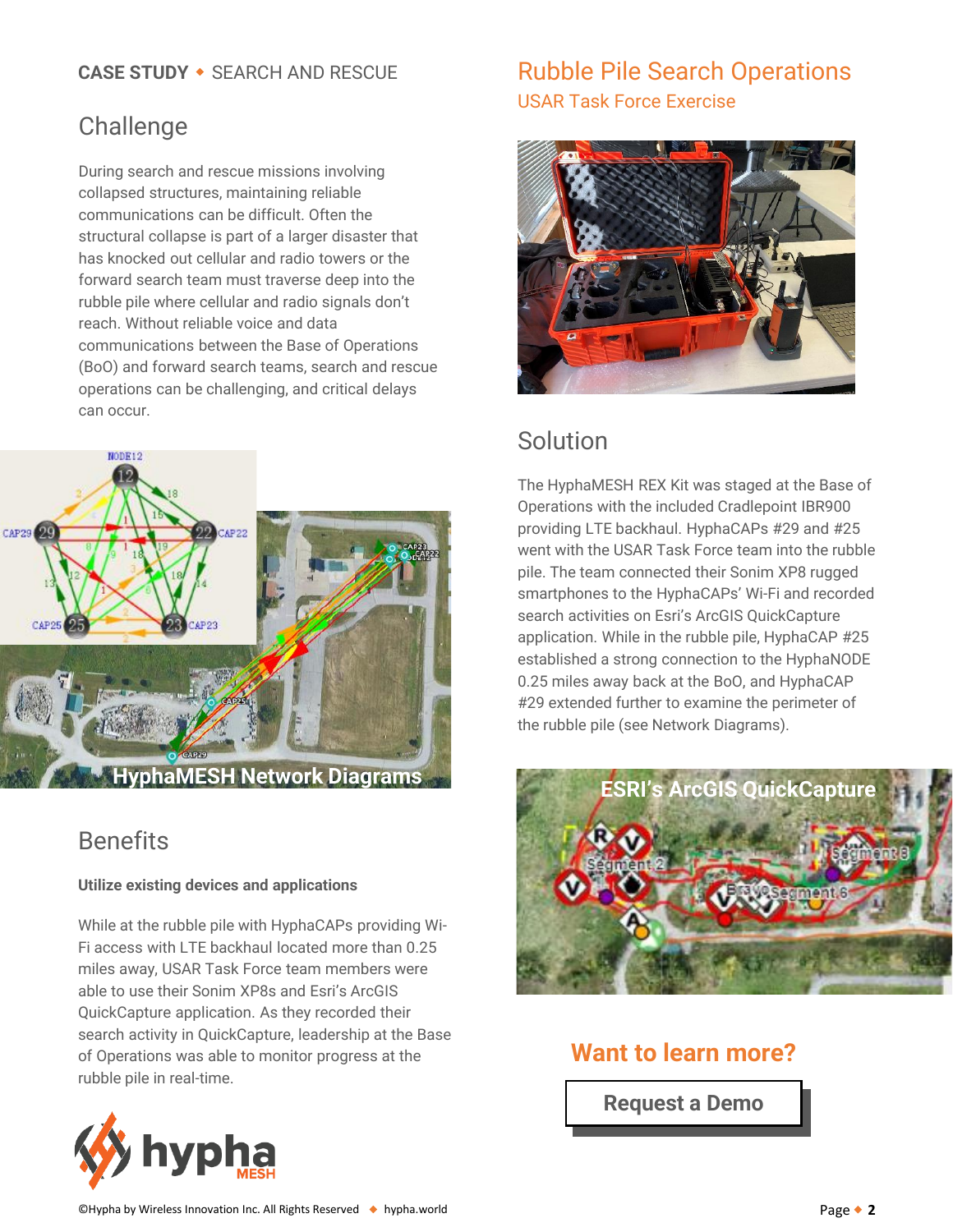#### **CASE STUDY • SEARCH AND RESCUE**

## Wide Area Search Operations USAR Task Force Exercise

#### **Challenge**

Wide area search and rescue operations often happen in remote locations with limited cellular and LMR coverage. Without reliable connectivity, forward search teams cannot share back to the Base of Operations (BoO) their progress on clearing search grids. This can cause uncertainty in search teams' progress, create duplicative work as teams search areas already cleared, and results in inefficient search and rescue operations.

# Solution

The HyphaMESH REX Kit, including HyphaNODE #10 and a Cradlepoint IBR900 for LTE backhaul, was staged at the BoO. HyphaNODE #12 was temporarily fixed to a truck and driven across the highway. HyphaNODE #12 had a strong mesh link to HyphaNODE #10 and was able to leverage the LTE backhaul at the BoO one mile away (see Network Diagrams).

Additionally, HyphaCAP #23 established a strong mesh link to HyphaNODE #12 about 0.5 mile south and HyphaNODE #10 about 0.75 miles west (see Network Diagrams). The team used their field data collection app, Esri's ArcGIS QuickCapture, to record field observations and send data back to command in real time while searching and assessing damage.

# **Want to learn more?**

**[Request a Demo](https://us.hypha.world/demo-request)**



# "

**Everyone understood the technology with little to no training."** 

# "

**Excited to get into the field and deploy the HyphaMESH REX kit."**



# **Benefits**

#### **Maintain situational awareness at the Base of Operations**

With HyphaMESH, USAR Task Force members at the BoO could track their field teams in real time, even if they traveled outside of LTE coverage. The BoO tracked the search crew with HyphaCAP #23 as they traveled southeast in the vehicle with HyphaNODE #12, and then exited and traveled north on foot to a baseball complex about 0.4 miles away. HyphaMESH extended the range of connectivity to about one mile between two HyphaNODEs and proved the ability to extend further with additional mesh hops.